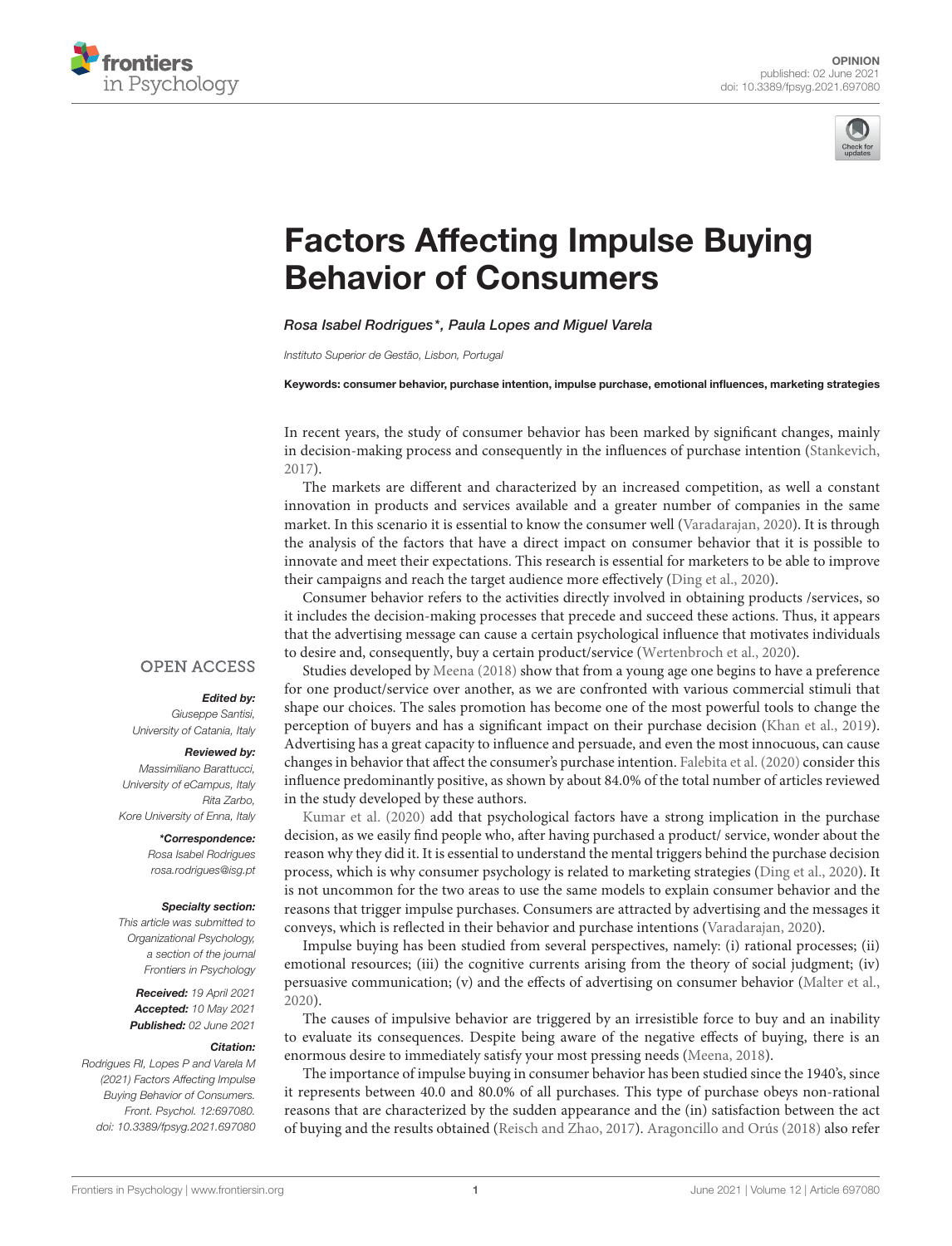that a considerable percentage of sales comes from purchases that are not planned and do not correspond to the intended products before entering the store.

According to [Burton et al. \(2018\)](#page-1-7), impulse purchases occur when there is a sudden and strong emotional desire, which arises from a reactive behavior that is characterized by low cognitive control. This tendency to buy spontaneously and without reflection can be explained by the immediate gratification it provides to the buyer [\(Pradhan et al., 2018\)](#page-1-8).

Impulsive shopping in addition to having an emotional content can be triggered by several factors, including: the store environment, life satisfaction, self-esteem, and the emotional state of the consumer at that time [\(Gogoi and Shillong, 2020\)](#page-1-9). We believe that impulse purchases can be stimulated by an unexpected need, by a visual stimulus, a promotional campaign and/or by the decrease of the cognitive capacity to evaluate the advantages and disadvantages of that purchase.

The buying experience increasingly depends on the interaction between the person and the point of sale environment, but it is not just the atmosphere that stimulates the impulsive behavior of the consumer. The sensory and psychological factors associated with the type of products, the knowledge about them and brand loyalty, often end up overlapping the importance attributed to the physical environment [\(Platania et al., 2016\)](#page-1-10).

The impulse buying causes an emotional lack of control generated by the conflict between the immediate reward and the negative consequences that the purchase can originate, which can trigger compulsive behaviors that can become chronic and pathological [\(Pandya and Pandya, 2020\)](#page-1-11).

[Sohn and Ko \(2021\)](#page-2-4), argue that although all impulse purchases can be considered as unplanned, not all unplanned purchases can be considered impulsive. Unplanned purchases can occur, simply because the consumer needs to purchase a product, but for whatever reason has not been placed on the shopping list in advance. This suggests that unplanned purchases are not necessarily accompanied by the urgent desire that generally characterizes impulse purchases.

The impulse purchases arise from sensory experiences (e.g., store atmosphere, product layout), so purchases made in physical stores tend to be more impulsive than purchases made online. This type of shopping results from the stimulation of the five senses and the internet does not have this capacity, so that online shopping can be less encouraging of impulse purchases than shopping in physical stores [\(Moreira et al., 2017\)](#page-1-12).

Researches developed by [Aragoncillo and Orús \(2018\)](#page-1-6) reveal that 40.0% of consumers spend more money than planned, in physical stores compared to 25.0% in online purchases. This situation can be explained by the fact that consumers must wait for the product to be delivered when they buy online and this time interval may make impulse purchases unfeasible.

Following the logic of [Platania et al. \(2017\)](#page-1-13) we consider that impulse buying takes socially accepted behavior to the extreme, which makes it difficult to distinguish between normal consumption and pathological consumption. As such, we believe that compulsive buying behavior does not depend only on a single variable, but rather on a combination of sociodemographic, emotional, sensory, genetic, psychological, social, and cultural factors. Personality traits also have an important role in impulse buying. Impulsive buyers have low levels of self-esteem, high levels of anxiety, depression and negative mood and a strong tendency to develop obsessivecompulsive disorders. However, it appears that the degree of uncertainty derived from the pandemic that hit the world and the consequent economic crisis, seems to have changed people's behavior toward a more planned and informed consumption [\(Sheth, 2020\)](#page-2-5).

# AUTHOR CONTRIBUTIONS

All authors listed have made a substantial, direct and intellectual contribution to the work, and approved it for publication.

# REFERENCES

- <span id="page-1-6"></span>Aragoncillo, L., and Orús, C. (2018). Impulse buying behaviour: na online-offline comparative and the impact of social media. Spanish J. Market. 22, 42–62. doi: [10.1108/SJME-03-2018-007](https://doi.org/10.1108/SJME-03-2018-007)
- <span id="page-1-7"></span>Burton, J., Gollins, J., McNeely, L., and Walls, D. (2018). Revisting the relationship between Ad frequency and purchase intentions. J. Advertising Res. 59, 27–39. doi: [10.2501/JAR-2018-031](https://doi.org/10.2501/JAR-2018-031)
- <span id="page-1-0"></span>Ding, Y., DeSarbo, W., Hanssens, D., Jedidi, K., Lynch, J., and Lehmann, D. (2020). The past, present, and future of measurements and methods in marketing analysis. Market. Lett. 31, 175–186. doi: [10.1007/s11002-020-09527-7](https://doi.org/10.1007/s11002-020-09527-7)
- <span id="page-1-3"></span>Falebita, O., Ogunlusi, C., and Adetunji, A. (2020). A review of advertising management and its impact on consumer behaviour. Int. J. Agri. Innov. Technol. Global. 1, 354–374. doi: [10.1504/IJAITG.2020.111885](https://doi.org/10.1504/IJAITG.2020.111885)
- <span id="page-1-9"></span>Gogoi, B., and Shillong, I. (2020). Do impulsive buying influence compulsive buying? Acad. Market. Stud. J. 24, 1–15.
- <span id="page-1-2"></span>Khan, M., Tanveer, A., and Zubair, S. (2019). Impact of sales promotion on consumer buying behavior: a case of modern trade, Pakistan. Govern. Manag. Rev. 4, 38–53. Available online at:<https://ssrn.com/abstract=3441058>
- <span id="page-1-4"></span>Kumar, A., Chaudhuri, S., Bhardwaj, A., and Mishra, P. (2020). Impulse buying and post-purchase regret: a study of shopping behavior for the purchase of

grocery products. Int. J. Manag. 11, 614–624. Available online at: [https://ssrn.](https://ssrn.com/abstract=3786039) [com/abstract=3786039](https://ssrn.com/abstract=3786039)

- <span id="page-1-5"></span>Malter, M., Holbrook, M., Kahn, B., Parker, J., and Lehmann, D. (2020). The past, present, and future of consumer research. Market. Lett. 31, 137–149. doi: [10.1007/s11002-020-09526-8](https://doi.org/10.1007/s11002-020-09526-8)
- <span id="page-1-1"></span>Meena, S. (2018). Consumer psychology and marketing. Int. J. Res. Analyt. Rev. 5, 218–222.
- <span id="page-1-12"></span>Moreira, A., Fortes, N., and Santiago, R. (2017). Influence of sensory stimuli on brand experience, brand equity and purchase intention. J. Bus. Econ. Manag. 18, 68–83. doi: [10.3846/16111699.2016.1252793](https://doi.org/10.3846/16111699.2016.1252793)
- <span id="page-1-11"></span>Pandya, P., and Pandya, K. (2020). An empirical study of compulsive buying behaviour of consumers. Alochana Chakra J. 9, 4102–4114.
- <span id="page-1-10"></span>Platania, M., Platania, S., and Santisi, G. (2016). Entertainment marketing, experiential consumption and consumer behavior: the determinant of choice of wine in the store. Wine Econ. Policy 5, 87–95. doi: [10.1016/j.wep.2016.10.001](https://doi.org/10.1016/j.wep.2016.10.001)
- <span id="page-1-13"></span>Platania, S., Castellano, S., Santisi, G., and Di Nuovo, S. (2017). Correlati di personalità della tendenza allo shopping compulsivo. Giornale Italiano di Psicologia 64, 137–158.
- <span id="page-1-8"></span>Pradhan, D., Israel, D., and Jena, A. (2018). Materialism and compulsive buying behaviour: the role of consumer credit card use and impulse buying. Asia Pacific J. Market. Logist. 30,1355–5855. doi: [10.1108/APJML-08-2017-0164](https://doi.org/10.1108/APJML-08-2017-0164)